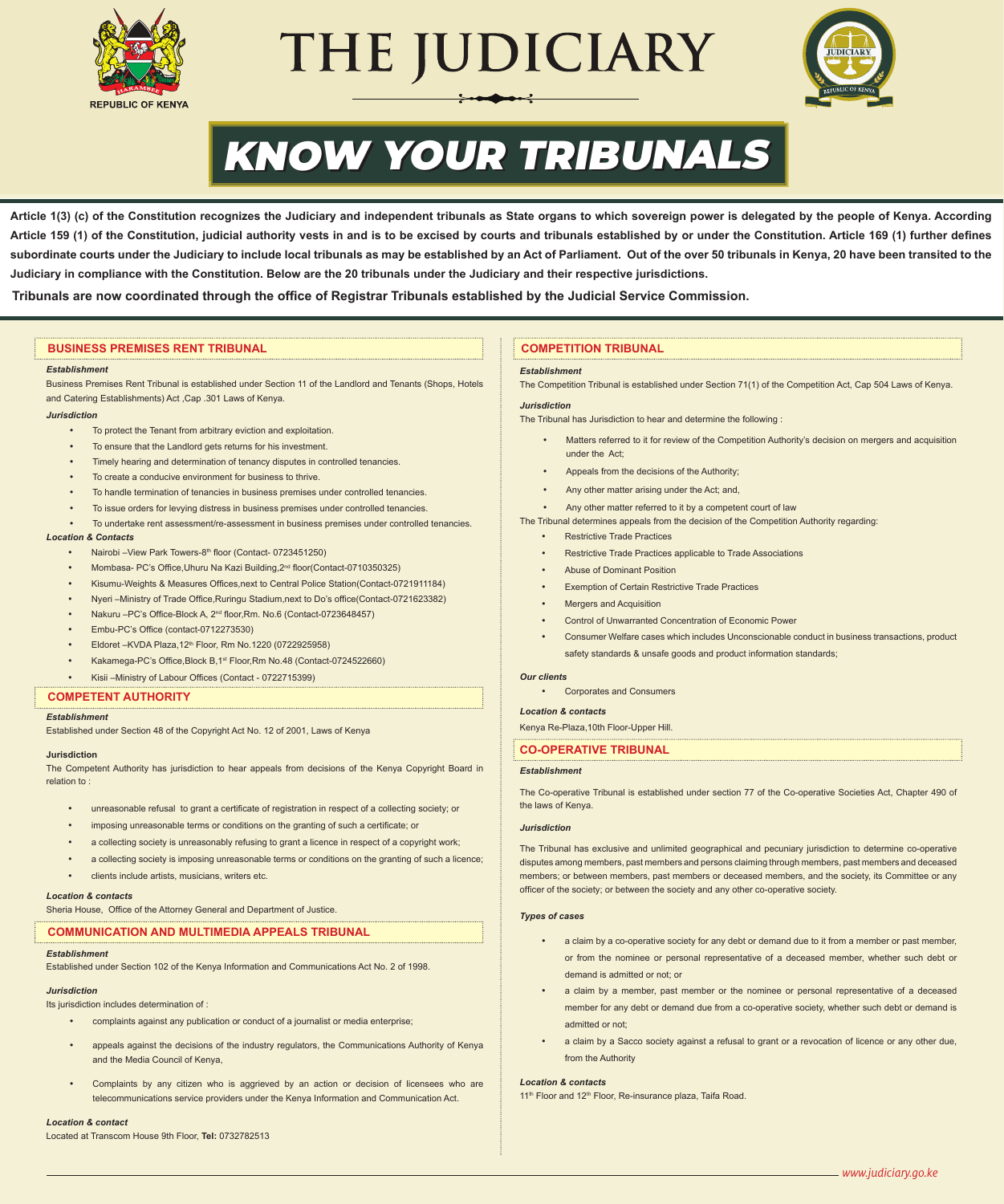The Tribunal has regional registries at Law Courts in Mombasa, Kakamega, Eldoret, Nyeri, Meru, Embu and Kisumu.

| <b>REGIONAL REGISTRY</b> | <b>PHYSICAL ADDRESS</b>                     |  |
|--------------------------|---------------------------------------------|--|
| <b>MOMBASA</b>           | TRAFFIC REGISTRY, MOMBASA LAW COURT         |  |
| <b>KAKAMEGA</b>          | CIVIL APPEALS REGISTRY, KAKAMEGA LAW COURTS |  |
| <b>ELDORET</b>           | <b>ELDORET LAW COURT</b>                    |  |
| <b>NYERI</b>             | <b>PROBATE REGISTRY, NYERI LAW COURTS</b>   |  |
| <b>MERU</b>              | EXECUTIVE OFFICERS OFFICE. MERU LAW COURTS  |  |
| <b>EMBU</b>              | <b>EMBU LAW COURT</b>                       |  |
| <b>KISUMU</b>            | OLD CHAMBERS RM, KISUMU LAW COURT           |  |

#### **EDUCATION APPEALS TRIBUNAL**

#### *Establishment*

The Education Appeals Tribunal is established under Section 93 of the Basic Education Act, 2013.

#### *Jurisdiction*

The Mandate of the Tribunal is to hear and determine appeals from any person aggrieved by a decision of the County Education Board regarding:

- Discrimination in relation to colour, gender, age, tribe, disability and religion among others,
- Denial of examinations/examination certificates,
- Over charging of school fees,
- Denial of admission to school.
- Hindrances to learning (unfair exclusion of learners),
- Deregistration of schools .
- Corporal punishment,
- Gender based violence ( bulling)
- Encroaching, grabbing and settling in school land,
- **Examination malpractices**

#### *Our clients*

- **Students**
- **Teacher Service Commission**
- Teachers/Instructors
- **Education Partners**
- **Ministry of Education Staff**
- **County Governments**
- • Parents
- **Trade Unions**
- **Boards of Management**
- **Provincial Administration**
- **Sponsors**
- • SAGAS
- Private schools

#### *Location & Contacts*

Crescent Building, 3rd floor, Muindi Bingu Street, email: educationappealstribunal@gmail.com

#### **ENERGY TRIBUNAL**

#### *Establishment*

The Energy Tribunal is established under Section 108 (1) of the Energy Act 2006, Laws of Kenya.

#### *Jurisdiction*

The Tribunal hears and determines appeals from the decisions of the Energy Regulatory Commission (ERC) as stipulated under Section 107 of the Act.

- **Independent Power Producers**
- **Oil Marketing Companies and the General Public.**

#### *Contacts & location* Energy Tribunal,

Nyayo House, 24<sup>th</sup>Floor.

Kenyatta Avenue **Tel:** 020 3310112, **Ext:** 254

#### **HIV & AIDS TRIBUNAL**

#### *Establishment*

The HIV and AIDS Tribunal was established in 2009 under section 25 of the HIV and AIDS Prevention and Control Act, 2006.

#### *Mandate*

The Tribunal is mandated to hear and determine complaints arising out of any breach of the provisions of the HIV & AIDS Prevention and Control Act such as:

- discrimination on account of one's HIV status including discrimination in employment, workplace, schools and educational institutions;
- restriction on in country travels including entry and exit, abode and lodging based on HIV status
- isolation and quarantine based on HIV status
- Denial, related inhibition or exclusion from elective position based on HIV status
- Denial of access to credit.
- mandatory testing
- Denial of accident, medical and life insurance

#### *Contacts & Location*

NHIF BUILDING , 15th Floor, Upper Hill, Ragati Road, **P.O. Box** 37953 - 00100, Nairobi

#### **INDUSTRIAL PROPERTY TRIBUNAL**

#### *Establishment*

The Industrial Property Tribunal (IPT) is a specialized court for resolution of disputes in different areas of intellectual property which include: patents, industrial designs, utility models, technovations and semi-conductor technologies. The Tribunal is established under the Industrial Property Act, 2001 and comprises a Chairman and four members who hear and determine disputes before it. Administrative functions are carried out by the Tribunal Secretary.

#### *Jurisdiction*

The Tribunal has both original and appellate jurisdiction and hears and determines applications on validity and infringement of patents, industrial designs and utility models. With regard to exploitation of these rights, the tribunal has powers to determine disputes on questions of rights transferred or to be transferred through contractual licensing or compulsory licensing agreements or through government intervention.

The Tribunal 's appellate jurisdiction involves hearing appeals from the decisions taken by different agencies responsible for the administration of industrial property rights such as KIPI, the Minister responsible for matters relating to industry as well as the relevant Arbitration Board under the Act.

The Tribunal's mandate also involves advising government ministries and departments on exploitation of intellectual property in specified circumstances under the Act.

#### *Our Clients*

- Kenyan citizens & corporate entities who have rights under a patent, industrial design, utility model and technovations
- • *Foreigners & corporate entities* who have rights under a patent, industrial design or utility model
- Public who are the beneficiaries of rights conferred by patents, industrial designs or utility models

#### *Location & Contacts*

The Tribunal is located in Nairobi at Weights & Measures Building, Popo road, off Mombasa road, South C.

**LEGAL EDUCATION APPEALS TRIBUNAL**

#### *Establishment*

The Tribunal is established under Section 29(1) the Legal Education Act No. 27 of 2012. [Rev. 2015]

#### *Jurisdiction*

The Tribunal hears appeals made to it by any party or a reference made to it by the Council of Legal Education on any matter relating to the Legal Education Act. Specific matters include appeals from a decision of the Council to:

- refuse to grant a licence;
- impose conditions on a licence; or
- suspend or revoke a licence.

### *Our Clients*

- **Law Schools**
- **Law studdent**
- Council for Legal Education
- **General Public**

#### *Contacts & location*

Reinsurance Plaza, 12<sup>th</sup> Floor, Nairobi

#### **MICRO AND SMALL ENTERPRISES TRIBUNAL (MSET)**

*Establishment*

The Micro and Small Enterprises Tribunal (MSET) is established under Section 54 of the Micro and Small Enterprises Act No. 55 of 2012 of the Laws of Kenya.

#### *Jurisdiction*

- Section 55 vests the Tribunal with jurisdiction to :
- i) determine:
	- • disputes involving micro and small enterprises
	- commercial disputes involving micro and small enterprises;
	- failure to comply with the terms and condition of allocation of worksites;
	- election and management of associations:
	- • failure to comply with the constitution or rules of a micro and small enterprise association or umbrella organisation;
	- unprocedural and illegal allocation, subdivision, subletting of a micro and small enterprise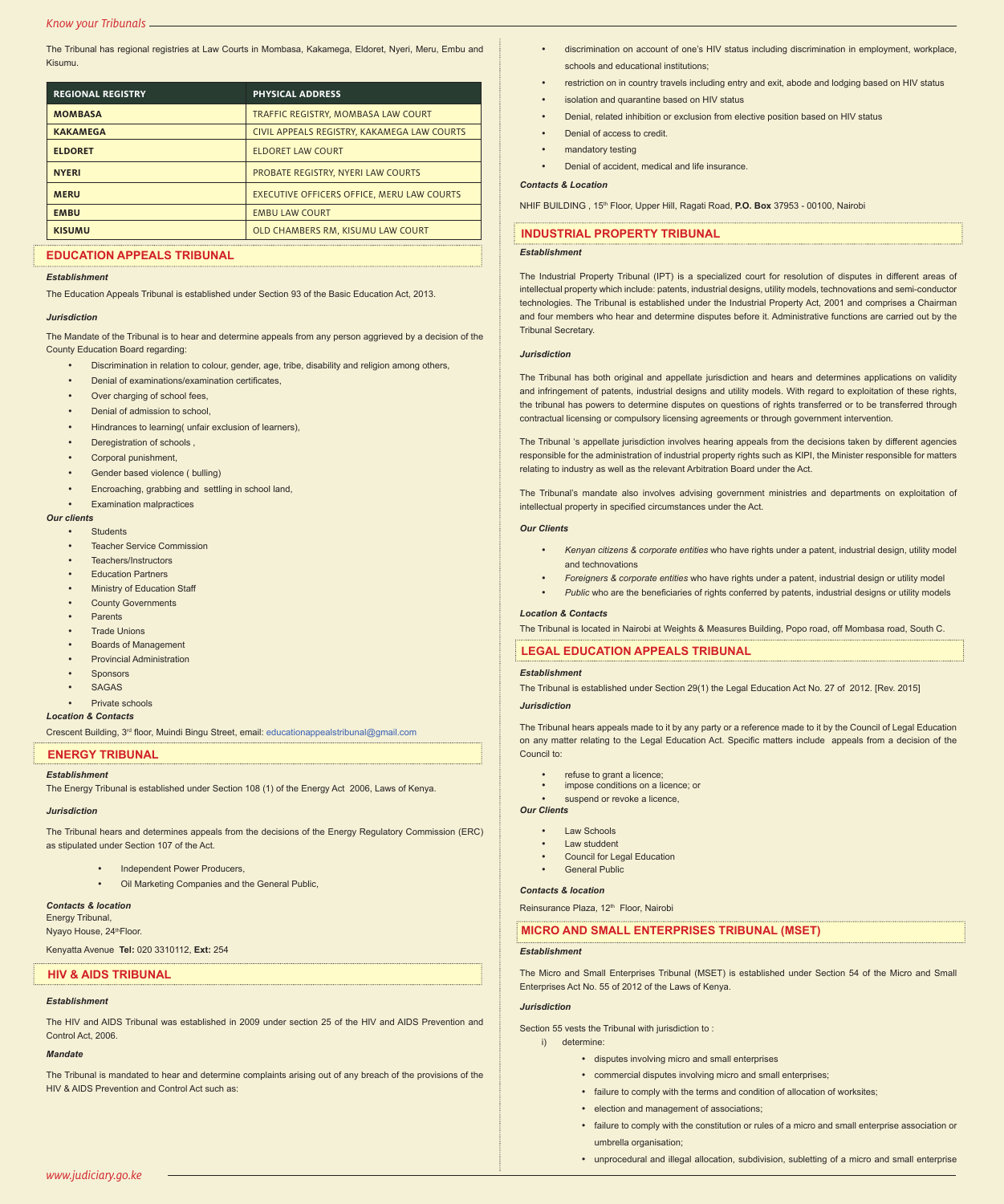worksite;

- mismanagement and misappropriation of funds:
- any other dispute acceptable by the Tribunal.
- • appeals from decisions made by the Micro and Small Enterprises Authority
- • appeals arising from decisions by the Registrar and/or the CEO of the Authority;
- applications;
- ii) Certifying documents;
- iii) Giving directions on points of law, or matters of unusual importance or complexity referred to it by the Micro and Small Enterprises Authority.

#### *Our clients*

All micro and small enterprises that meet the following criteria (which will be modified from time to time as directed by the responsible Cabinet Secretary):

- • Enterprises with annual turnover of less than Kshs.5 million.
- • Enterprises with employees up-to a maximum of 50.
- • Manufacturing sector enterprises whose investment in machinery and equipment or registered capital does not exceed Kshs.50 million.
- Service and agricultural enterprises whose investment in machinery and equipment or registered capital does not exceed Kshs.20 million.

#### *Location & Contacts*

Micro & Small Enterprises Tribunal, Re-Insurance Plaza, 12<sup>th</sup> Floor, **Tel:** +254 792-429713 **Email:** mset@court.go.ke **Website:** www.judiciary.go.ke

# **NATIONAL CIVIL AVIATION ADMINISTRATIVE REVIEW TRIBUNAL (NCAART)**

#### *Establishment*

The National Civil Aviation Administrative Review Tribunal (NCCART) is established under Section 66 of the Civil Aviation Act 2013.

#### *Jurisdiction*

The NCCART is mandated under Section 69 of the Act to hear complaints and determine appeals from any aggrieved person on the decisions related to:

- Grant, variation, suspension, revocation, denial or imposition of limitation a licence, a certificate or approval the Act or regulations;
- Any fees to be paid under the Act or regulation;
- Any order, imposition or direction under the Act or regulation.
- Consumer protection: rights violation, deceptive practice, ticket refund, baggage liability, flight delay; and
- Enforcement actions including denial or delayed of services

#### *Our clients*

The consumers of the Civil Aviation Services including:

- Travel agents:
- **Civil Aviation Training Institutions**
- The Civil Aviation Authority
- The Director General
- **Aircraft Maintenance Organizations**
- Air Operator Certificate Holders
- Aeronautical Personnel; Pilots, Aircraft Maintenance Engineers, Flight Engineers, Cabin crew, flight (operations) dispatchers, Air Traffic Controllers, Cargo handlers and other civil aviation personnel;
- Professional bodies and unions; and
- Leasing and aircraft financiers.

#### *Location & Contacts*

National Civil Aviation Administrative Review Tribunal, Transcom house, 3rd floor, Ngong road **Tel:** (020) 2729200; +254 733474839/ +254 720453821, National Environment Tribunal (Net)

**Email:** aviationtribunal@gmail.com

#### **NATIONAL ENVIRONMENT TRIBUNAL (NET)**

#### *Establishment*

The National Environment Tribunal (NET) is established under section 125 and Part XII of the Environmental Management and Coordination Act (EMCA) No. 8 of 1999. Its principal function is to receive, hear and determine appeals arising from decisions of the National Environment Management Authority (NEMA) on issuance, denial or revocation of environmental impact assessment (EIA) licenses, among other decisions. Such licences are, in effect, statutory permission to undertake developments of specified nature.

#### *Jurisdiction*

The Tribunal has the mandate to determine:

#### *Hearing of appeals on environmental matters*

• EMCA, in section 129(1), permits parties who wish to undertake developments but are

denied EIA licences by NEMA to appeal against such denial to the Tribunal. Licence applicants may also appeal against NEMA's imposition of licence conditions and/or fees. *Giving NEMA directions on complex matters*

Section 132 of EMCA empower the Tribunal, upon reference, to give directions to NEMA on maters involving points of law and matters of unusual importance or complexity.

#### *Power to appoint Environmental Assessors*

The Tribunal may appoint any persons with special skills or knowledge on environmental issues to advise the members on complex environmental matters during proceedings for proper determination of the matter.

#### *Hearing and determination of appeals on Forestry matters*

Resolving disputes arising out of forest conversation, management, utilization or conservation under the Forest Conservation and Management Act, No. 34 of 2016.

#### *Hearing and determination of appeals on wildlife matters*

The Tribunal determines appeals arising from award of compensation by either the county wildlife conversation and compensation committee; withdrawal of wildlife user rights; and any other un-resolved matter under the Wildlife Conservation and Management Act, 2013.

#### *Our clients*

- **Advocates** 
	- **Civil Society**
	- **Real Estate Developers**
	- Construction Industry
	- The General Public

#### *Location & Contacts*

Ministry of Environment, Department of Resource Surveys and Remote Sensing (DRSRS), Popo Road, South C (Belle Vue). **Tel:** (020) 6003729, Email: nettr@court.go.ke

#### **POLITICAL PARTIES DISPUTES TRIBUNAL**

#### *Establishment*

The Political Parties Disputes Tribunal (PPDT) is established under Section 39 of the Political Parties Act.

#### *Jurisdiction*

Under Section 40 of Political Parties Act 2011, PPDT is charged with the responsibility to hear and determine disputes between:

- members of a political party;
- a member of a political party and a political party;
- political parties;
- an independent candidate and a political party;
- coalition partners:
- appeals from the decisions of the Registrar of Political Parties under the Act and
- disputes arising out of party primaries.
- *Our clients* 
	- **Political Parties**
	- **Members of the Political Parties**
	- Office of the Registrar Politcal Parties
	- Independent Electoral and Boundaries Commission

#### *Location & Contacts*

Milimani Law Courts, ground Floor, Room 31, **Tel:** 0734 010731. **Email:** Tribunals@court.go.ke

#### **PUBLIC PRIVATE PARTNERSHIP PETITION COMMITTEE**

#### *Establishment*

The Tribunal is established under Section 67 of the Public Private Partnership Act, 2013 [Rev. 2015]

#### *Jurisdiction*

It considers all petitions and complaints submitted by a private party during the process of tendering and entering into a project agreement under the Act.

#### *Our clients*

- Public private partnership Committee
- **Genaral Public**
- Private Contractors and all Government Agencies Entering into Project Agreement under the Act.

#### *Location & contact*

Crescent House, 3rd & 4th Floor, Muindi Mbingu/Moktar Daddah Street, Nairobi.